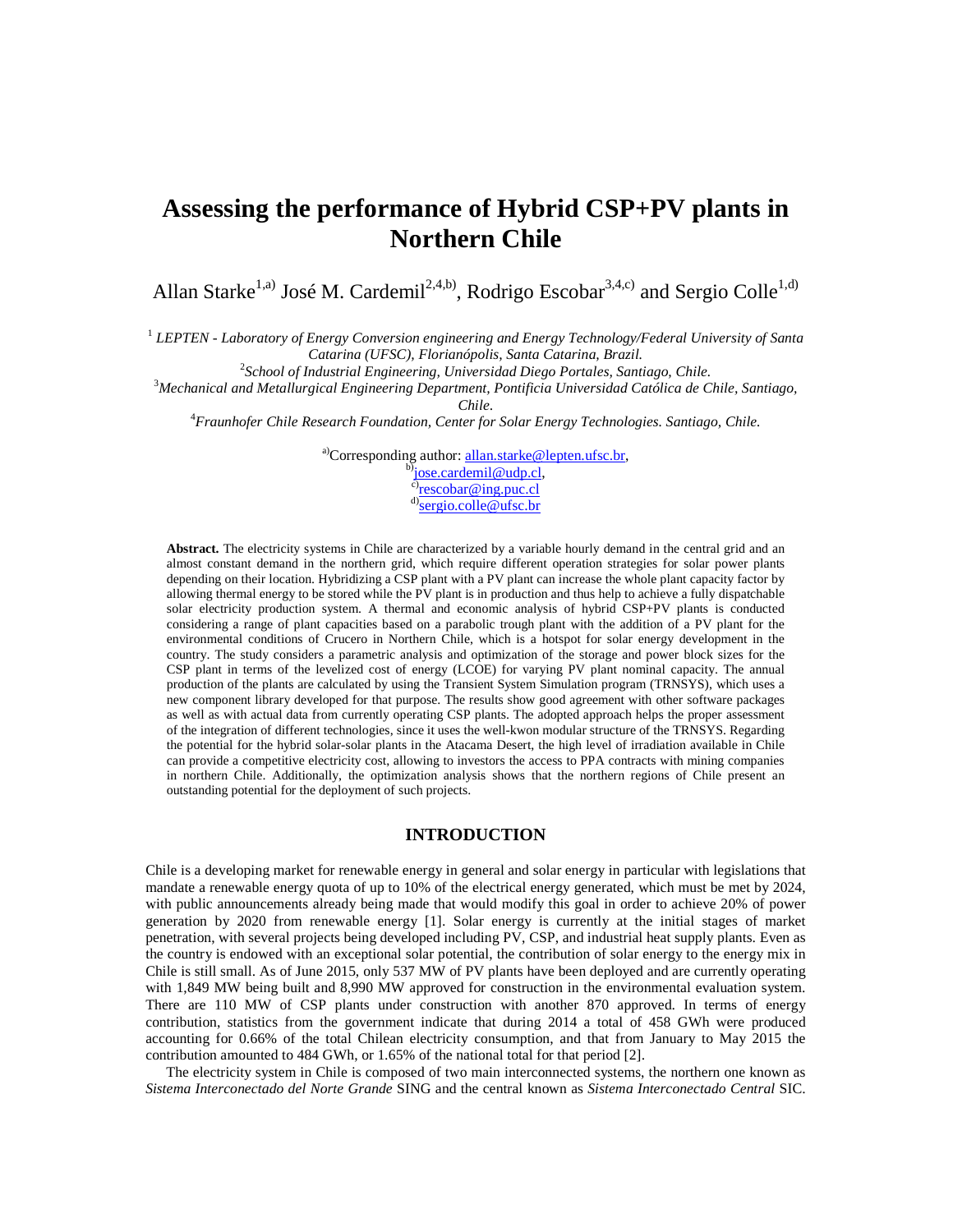The SING has an installed capacity of 4,149 MW with a maximum demand during 2015 of 2,384 MW, while the SIC has an installed capacity of 15,738 MW with a maximum demand during 2015 of over 13,000 MW [3]. Figure 1 shows the typical hourly demands of SING and SIC for 2014.



**FIGURE 1.** Hourly power demand (in MW) in the Chilean electricity systems for each month (in colors): SING (a) and SIC (b).

For the largest system, SIC, it can be seen that the lowest demand ranges from 8,500 and 9,000 MW depending on the month approximately from 3 to 5 am, increasing steadily until the afternoon peak from about 11,750 to 13,000 at noon to 5 pm with also nightly peaks up to 13,000 MW occurring around 9 pm. This profile responds to the geographical zone that the SIC grid serves, that concentrates the largest fraction of population including Santiago with more than 6 million people; it shows combined demands from industry and a strong presence of the residential and commercial sectors. In contrast, the Northern Chile Interconnected System (SING) displays demand with low hourly variations. The demand profile is almost flat during the day and fluctuates during the year only 10% of the maximum demand. This system is smaller than the SIC, with demand peaks slightly over 2,500 MW. Most of its demand according to [3] corresponds to the mining industry, which requires a flat 24/7 power supply. This characteristic demand makes it difficult for the PV industry to offer their production to mining companies by PPAs as such a contract would offer only a fraction of the power and energy required due to its low capacity factors that in Chile can reach 25-30%. However, CSP solutions with thermal storage can increase this capacity factor although at a much higher cost due to the larger storage capacity and solar multiple needed to guarantee baseload production throughout the year.

Industry has already reacted to this situation in Chile by proposing concepts of hybrid CSP+PV plants. The Abengoa Cerro Dominador project currently under construction includes a 110 MW molten salt tower with a 100 MW PV plant [4], and the SolarReserve Carrera Pinto Project considers a 110 MW molten salt tower with a 60 MW PV plant, notably tilted at 45° in order to maximize winter production of the PV plant [5]. In these plants, the hypothesis is that the CSP plant dispatches responding to the PV output, which can enable a lower cost solution for a specific design capacity factor than what would have been obtained by a stand-alone CSP plant. This concept works well when the objective is to generate with a high capacity factor as it is required in the SING, and can be adapted to operation in the variable-demand SIC.

#### **Solar Radiation in Chile**

Figure 2 shows a map of daily irradiation in yearly average, obtained from GeoModel Solar free maps service. It can be observed that yearly totals over  $3,000$  kWh/m<sup>2</sup> of DNI are present in most of the country from Santiago to the north, where the maximum levels reach over  $3,500$  kWh/m<sup>2</sup> for DNI in the Atacama Desert. The highest values for DNI are found in northern Chile as the region shows low cloud cover presence and low aerosol contents in the intermediate depression and even higher in the Andes mountains, with a small decrease with latitude. Due to this it can be concluded that most of the country is suitable for CSP solutions, which make it necessary to study how best to integrate the technology to the grid considering the production and demand profiles of its two main systems SIC and SING. It can also be observed that there is a large influence of the coastal cloud covers as the solar radiation is much lower in the coast than in the intermediate depression, which in practice means that the technology options for coastal and interior northern Chile will be very different.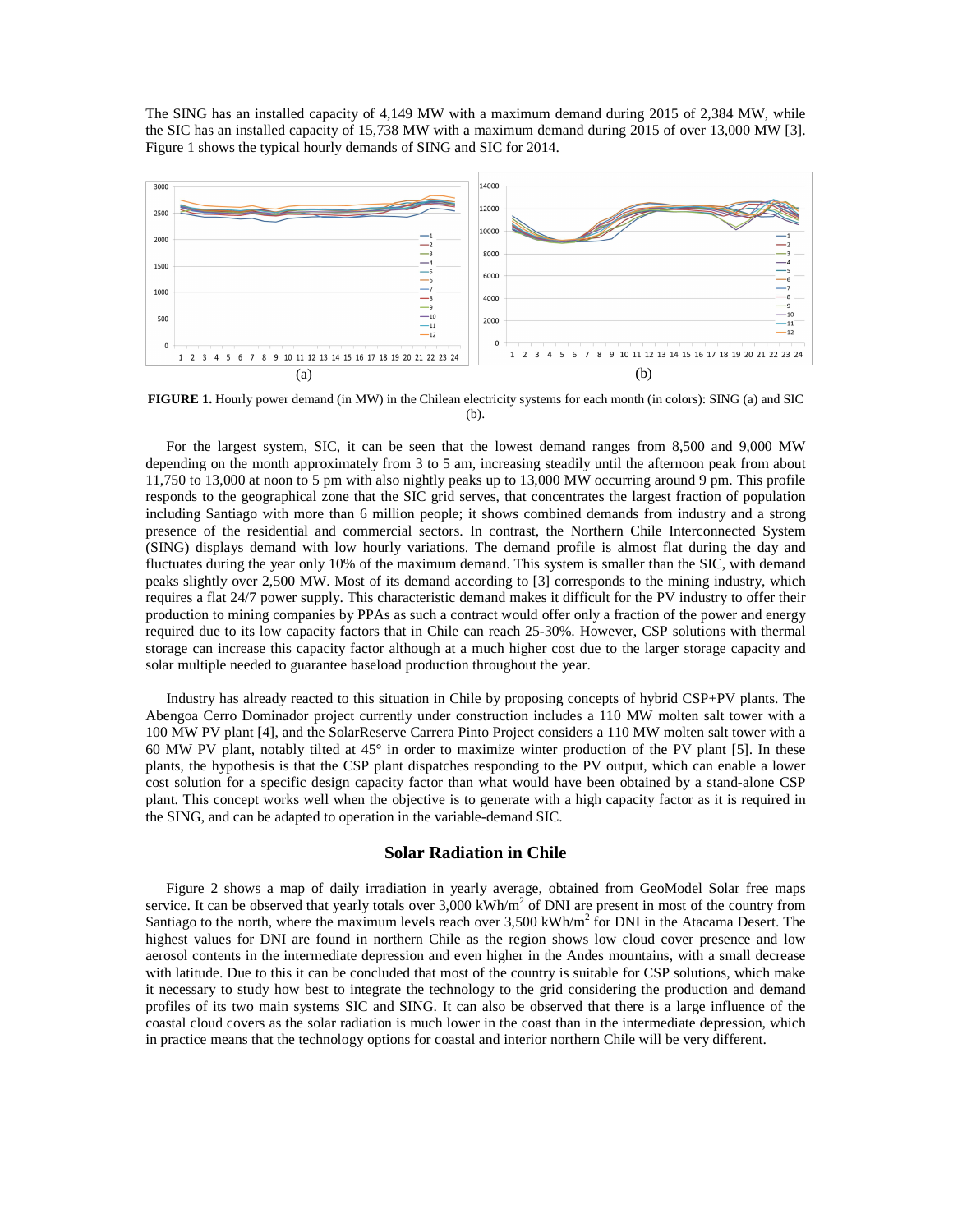

**FIGURE 2.** Average annual sum of DNI for Chile. From GeoModel Solar free maps service.

The data used in this study corresponds to hourly averages of direct measurements of DNI taken in the vicinity of Crucero with a Rotating ShadowBand Irradiometer of the RSBR 2x model manufactured by Irradiance. A description of the procedures utilized in the measurement campaign can be found in [6].



**FIGURE 3.** Hourly DNI available in Crucero for measurements taken in 2012. From [6].

Figure 3 shows hourly totals of DNI at Crucero (22°2S, 69°5W), which is a large desertic plain located in extremely arid conditions that has seen interest from both the PV and CSP industries. This location has been selected as it is representative of the conditions present in northern and central Chile in a place of relevance in terms of energy demand for the mining industry, and in fact is at a short distance from the location of the Cerro Dominador project.

With a yearly total of 2,571 kWh/m<sup>2</sup> for GHI and 3,389 kWh/m<sup>2</sup> for DNI in 2012, Crucero is one of the top worldwide sites for solar radiation. Most of northern Chile shares this high radiation endowment [6]. The seasonality for DNI is apparent, with shorter days and lower values for the winter season. During summer, daily maximums reach 1,200  $\text{W/m}^2$  of DNI, while during wintertime the maximums only reach between 900 and 950  $W/m<sup>2</sup>$  of DNI. However, during February there are episodes of persistent cloud covers resulting from moisture coming from the Amazon basin in what is known as altiplanic winter. Even then, more than 300 days of clear skies are available each year.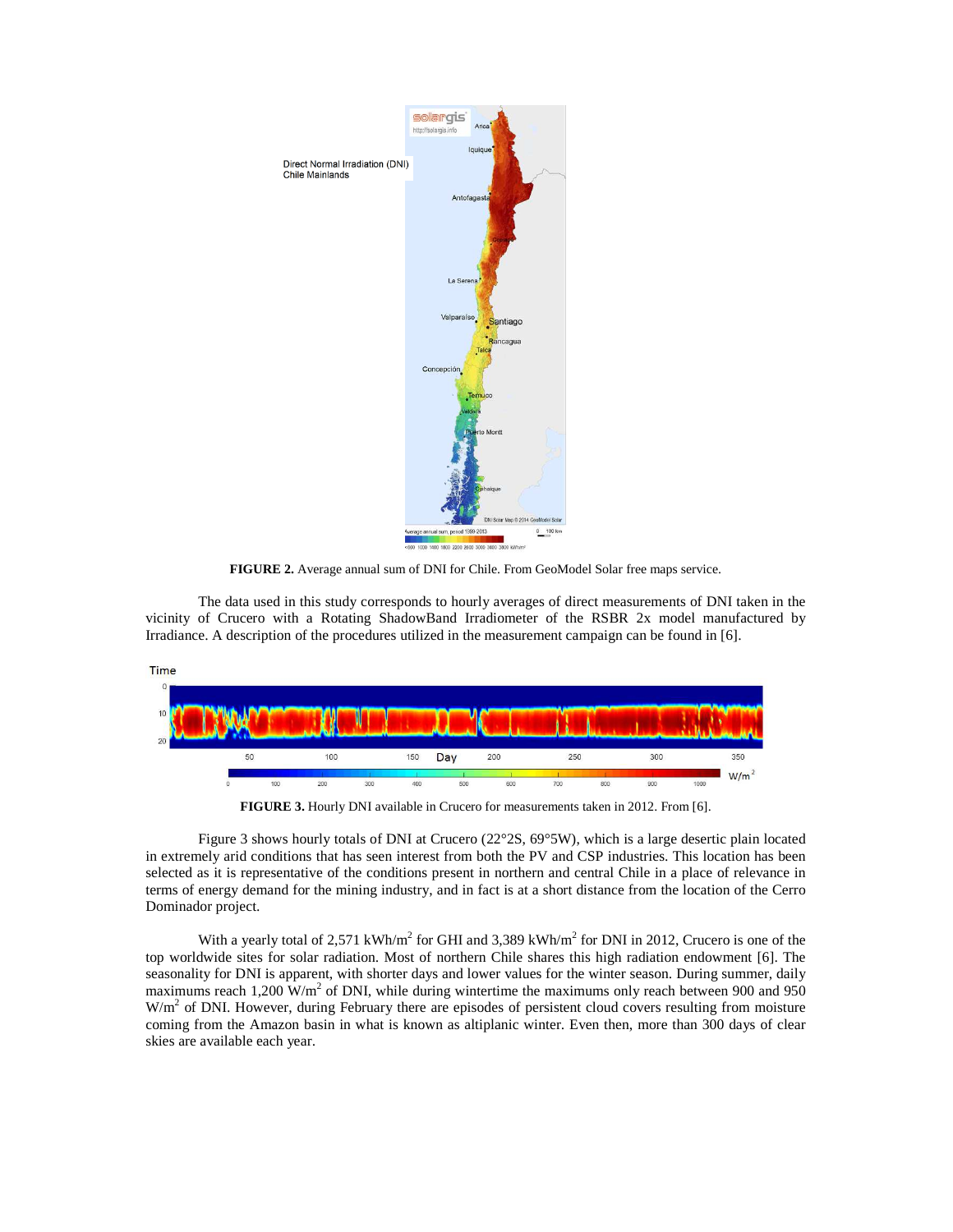# **System description**

As a first approach, and aiming to analyze the effect of the plant configuration on the LCOE the system considered herein considers a hybrid scheme composed by a parabolic trough plant (PTC) and a PV field, as illustrated in Figure 4. The configuration of the PTC plant is considered in a configuration analogous to the observed in an actual plant located in South Spain, Andasol 1 [7]. Hence, the model considers EuroTrough ET150 solar collectors and UVA3 Schott PTR70 receivers. Additionally, the heat transfer fluid Therminol VP-1 is considered, where the design temperature of 393 ºC. The rated efficiency of the cycle is 38.1 %. The design cycle pressure is 100 bar and the cycle gross output is 50 MW. In addition, a molten salt mixture of 60% NaNO<sub>3</sub>/40% KNO<sub>3</sub> was considered for the two tank indirect thermal storage, finally, in order to address a suitable solution for Chilean conditions, the plant were simulated considering a dry cooling system.

The PTC plant is integrated to a PV field, which is considered fixed (without tracking system) and tilted in an angle equivalent to the local latitude. In order to address the performance of the field in actual conditions, an actual data performance for the module is considered: the SunPower 128-Cell Module and the Siemens SINVERT PVS1401 inverter [8]. The effect of the total capacity of the PV array (in MWdc) on the LCOE of the hybrid plant is investigated by scaling the rated capacity with respect to the PTC cycle gross output (50 MW). This procedure allows determining the proper size of the PV field, showing the existence of an optimal hybrid capacity, as evidenced in the following sections. However, as demonstrated for the SolarReserve project [5] it is also possible to analyze the effect of the PV plant tilt angle, which will be examined in future communications by our group.



**FIGURE 4.** Schematic diagram of the system including a PTC CSP plant hybridized with a PV plant.

#### **METHODOLOGY**

The annual performance of the hybrid plant was determined by a simulation model, which considers an hourly resolution meteorological database. For that purpose, the Transient System Simulation Program (TRNSYS) [9] was selected, due to its modularity and open-source structure. The open access mathematical model [10] developed by the U.S National Renewable Energy Laboratory (NREL) for the System Advisor Model (SAM) [8] software were compiled as an add-on library compatible with TRNSYS software, as described in [11]. Therefore, in order to model the parabolic trough plant, the physical trough model available in SAM was employed [12]. On the other hand, the PV system was modelled using the Sandia Photovoltaic Array Performance Model [13], alongside with the Sandia performance model for grid-connected photovoltaic inverters [14].

The PTC and PV systems are simulated in a unique TRNSYS deck, where PTC dispatch power is controlled as a response to the output from the PV array; allowing a production of a baseload output, composed by both the PTC and PV productions combined, which is close to the nameplate capacity of the CSP power block. This coupling is done by modifying the turbine output fraction at each time-step of the simulation, which is calculated as a function of the PV power generation. This methodology allows a more complex control strategy, with the possibility of using up to nine different control/policy for the turbine output fraction, which is done by the dispatch period schedule. It is worth to mention that the standard mathematical models (used in SAM) do not allow the update of the turbine output fraction at each time-step. Therefore, the original codes were modified to allow this procedure and enable the simulation of the hybrid plant.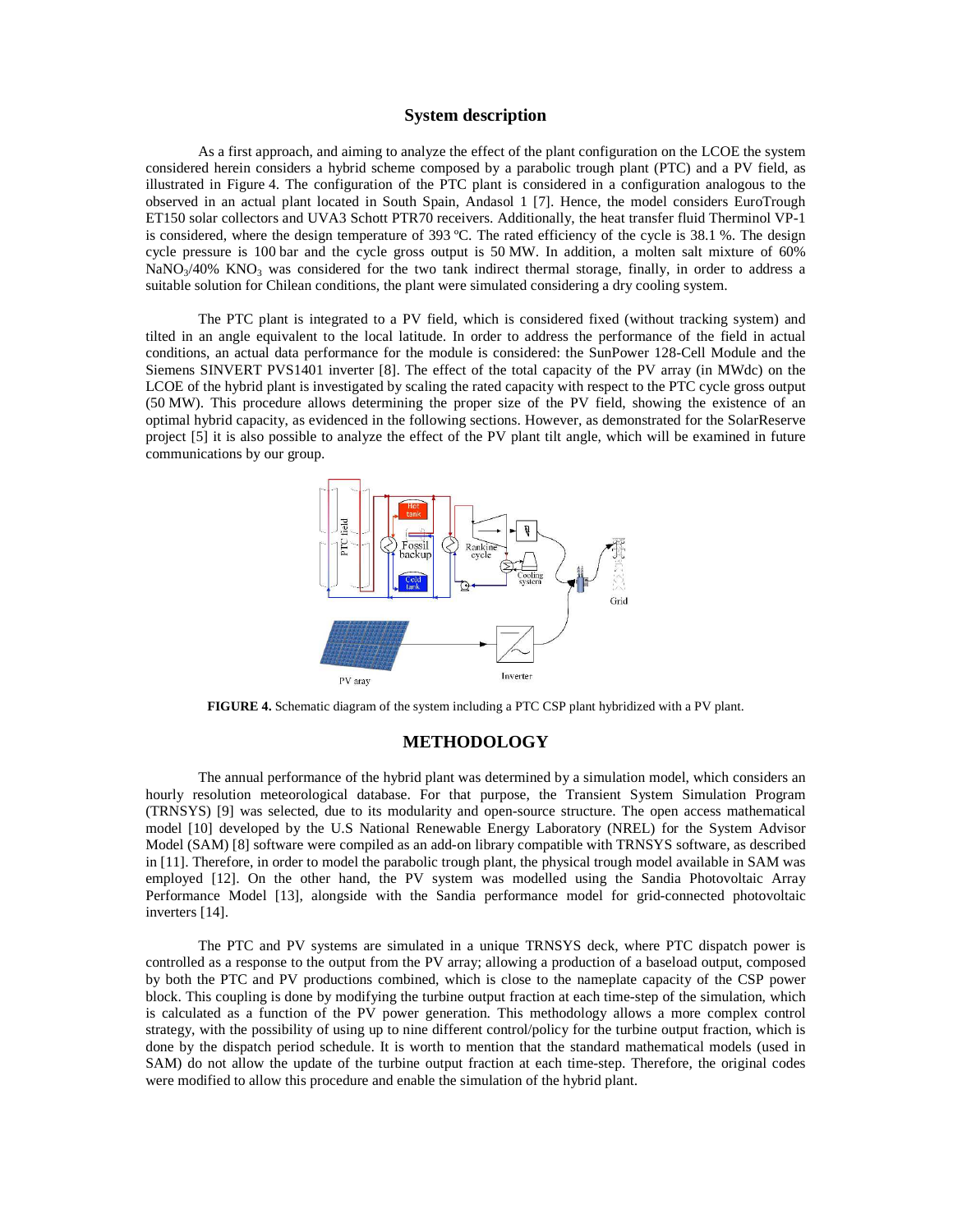The main objective of the CSP+PV hybrid plant is provide a lower-cost solution for a solar-only high capacity factor plant. In this context, in order to address the economic performance of the solution the Levelized Cost of Electricity (LCOE) is used as a figure of merit. The LCOE is defined as,

$$
LCOE = \frac{I_0 + \sum_{t=1}^{n} (A_t/(1+i)^t)}{\sum_{t=1}^{n} M_{t,el}/(1+i)^t}
$$
 (1)

where  $I_0$  is the initial investment (in this case PV + PTC plants) and  $A_t$  are the annual costs considering O&M and insurance. Finally,  $M_{teel}$  is the annual electricity delivered by the system, which in this case can be either considering only the baseload electricity or the total electricity delivered by the hybrid system.

Considering the particular features of the plant, the LCOE for the baseload production was optimized in terms of the thermal storage size and solar multiple. Therefore, it allows determining the minimum LCOE value, depending on the PV plant scale factor and installation prices. In addition, a constraint for baseload capacity factor was established in the objective function (LCOE). This constrained optimization problem was solved using a penalty method. (i.e. capacity factor penalty function was added in the LCOE objective function). Thus, the minimal energy cost is obtained, ensuring a constrained capacity factor, which allows to the hybrid plant to compete in PPA tendering offers. Therefore, the optimization problem can be defined as follows,

r r r

$$
\min_{\overline{x}} \{ f(\overline{x}) = LCOE_{basedoad}(\overline{x}) + 1000P(\overline{x}) \}
$$
\n
$$
subject to
$$
\n
$$
\overline{x} \in S
$$
\n
$$
P(\overline{x}) = \begin{cases} 0, & \text{if } CF_{based}(\overline{x}) \ge CF_{target} \\ 1, & \text{otherwise} \end{cases}
$$
\n
$$
(2)
$$

where *S* is the feasible region defined by the solar multiple and TES size,  $P(x)$  is the penalty function,  $CF_{\text{target}}$  is the minimum allowable value of the capacity factor, *LCOEbaseload* and *CFbaseloand* are the levelized cost of energy and capacity factor considering only the values of power production at baseload. For the evaluation of the LCOE, the definition adopted by [15,16] was used. Considering the definitions descrived above, the optimization problem was solved by the Generic Optimization Program (GENOPT), which can be easily coupled with TRNSYS. Since the problem consist of a multi-dimensional optimization with continuous variables the GPS implementation of the Hooke-Jeeves algorithm, with multiple starting point, was adopted as recommended by [17].

# **Economics**

The main economic parameters of the PTC plant are listed in Table 1, which is based in the information reported in [19-21]. In addition, an interest rate of 8% and a plant availability of 96 and 100 % was defined for the PTC plant and PV system, respectively. The project lifetime was established in 25 year and no subsidies were considered, since such incentives does not yet exist in Chile. For the PV system, due to the large variation in the costs reported for each component, different scenarios of total installed cost per capacity were considered, namely, 1.30, 1.50, 1.93 and 2.55 US\$/Wdc. In addition, a cost of 20 US\$/kW/year was adopted for the operation and maintenance cost of the PV system and an insurance rate of 0.5 % of the total cost.

*Table 1. Economic parameters considered for the CSP plant.* 

| Direct costs                                  | <i>Indirect Costs</i>                                   |          |
|-----------------------------------------------|---------------------------------------------------------|----------|
| Site improvements $(US\$/m^2)$<br>15.         | Land cost (US\$/acre)                                   | 10000    |
| Solar field $(US\frac{6}{m^2})$               | 270 EPC and owner cost (as % of Direct cost)            |          |
| Heat Transfer Fluid $(US\frac{2}{m^2})$<br>80 | Sale tax $(\%)$                                         | $\Omega$ |
| TES $(US$/kWhth)$<br>30                       |                                                         |          |
| Fossil backup (US\$/kWe)<br>0                 | Operation and maintenance                               |          |
| Power block (US\$/kWe)                        | 850 O&M fixed (US\$/kWe-year of a nameplate power)      | 65       |
| Reference power block (MWe)<br>55             | O&M variable (US\$/MWh of the annual electrical output) | 3        |
| Balance of plant (US\$/kWe)                   | 105 Est. gross to net conv. Factor (%)                  | 90       |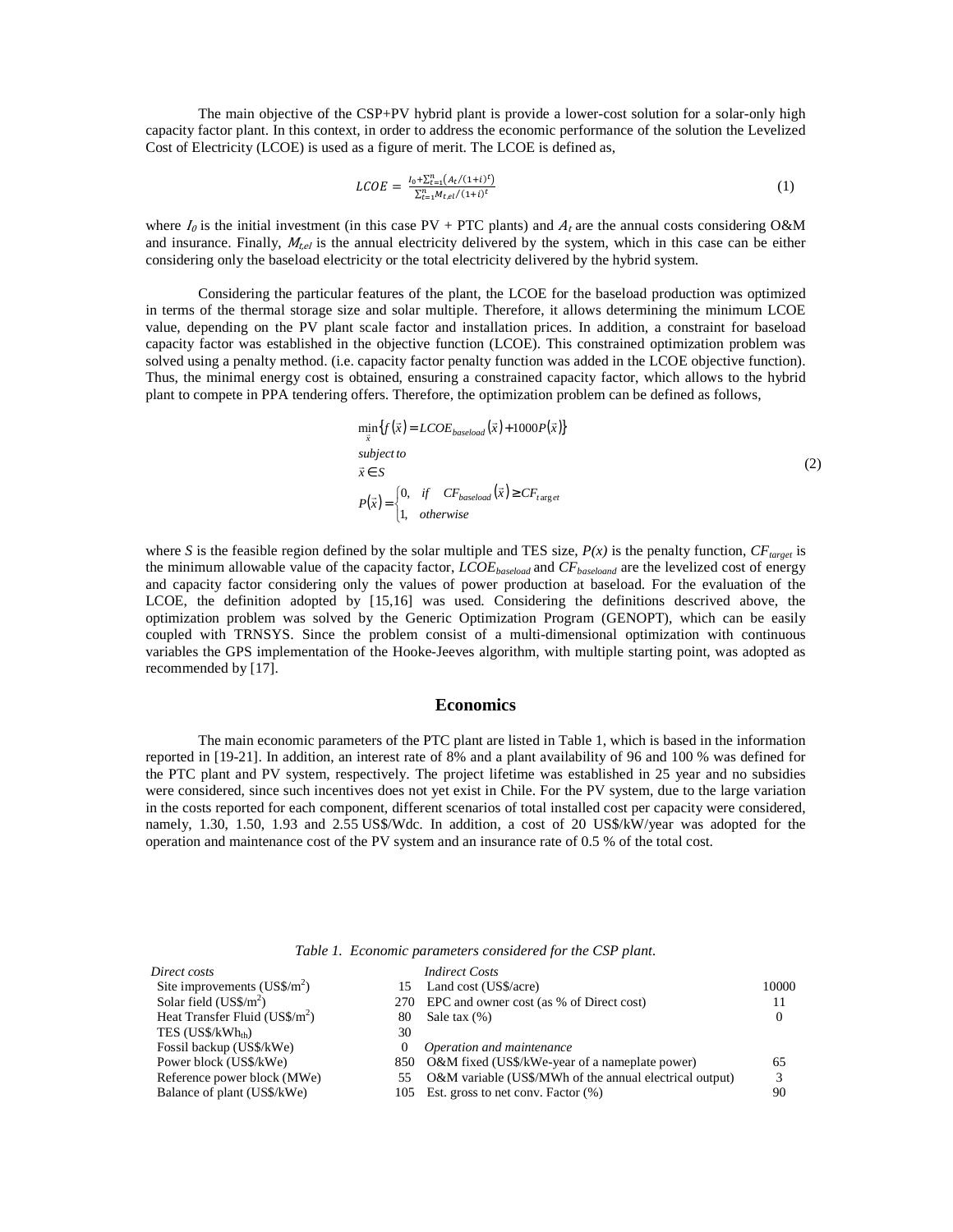# **RESULTS AND DISCUSSION**

The two dispatch models are depicted in Figure 5. On the left figure, as the PV power output increases, the PTC power output decreases keeping the PTC+PV power production near constant and equal to the baseload power production that is required. On the other hand, the figure on the right shows a peak on the total power production, caused by the increase in the PTC power output; this situation is allowed only in case of the thermal storage is fully charged and therefore extra solar heat can be converted to electricity and dispatched. The alternative in this case is to defocus part of the solar field and reject the extra heat available. Instead of dumping the energy excess, the plant can produce additional electricity and sell it on the spot market. It is worth mention that baseload production is monitored in order to keep track on the amount of energy produced under this condition.



In order to understand the effects of the main design parameters in the LCOE, a parametric study was carried out in terms of the LCOE and capacity factor of the baseload production. For that purpose, the TES size (in hours), the solar multiple and the PV scale factor were considered independent variables. Figure 6 shows contour plot of these two figure of merits, considering a PV cost of 1.50 US\$/Wdc. It can be noted that when increasing the PV scale factor, the location of the minimal LCOE is shifted to the left, to the region of lower solar multiple. In addition, the value of the minimal LCOE varies with the PV scale factor, depicting the existence of an optimal PV scale factor. In turn, increasing the size of the PV system also increases the domain of solutions with high capacity factor, and therefore a plant with smaller PTC solar field can archive capacity factors of up to 80% and more.



TES size, for a PV cost of 1.50 US\$/Wdc*.* 

The results of the optimization process are presented in Figure 7. For each PV scale factor and costs, the optimization problem defined by Equation 2 is solved using the Genopt program. It can be seen on the left figure, that for each PV cost, there is a value of the PV scale factor that minimizes the baseload LCOE (objective function). In the scenarios considering high PV installation costs, the optimum scale factor tends to zero, meaning that the PTC-only plant is economically more attractive. Therefore, in scenarios where the PV installation costs are between 2.55 and 1.93 US\$/Wdc, the optimal scale factor are around 10 and 25 %,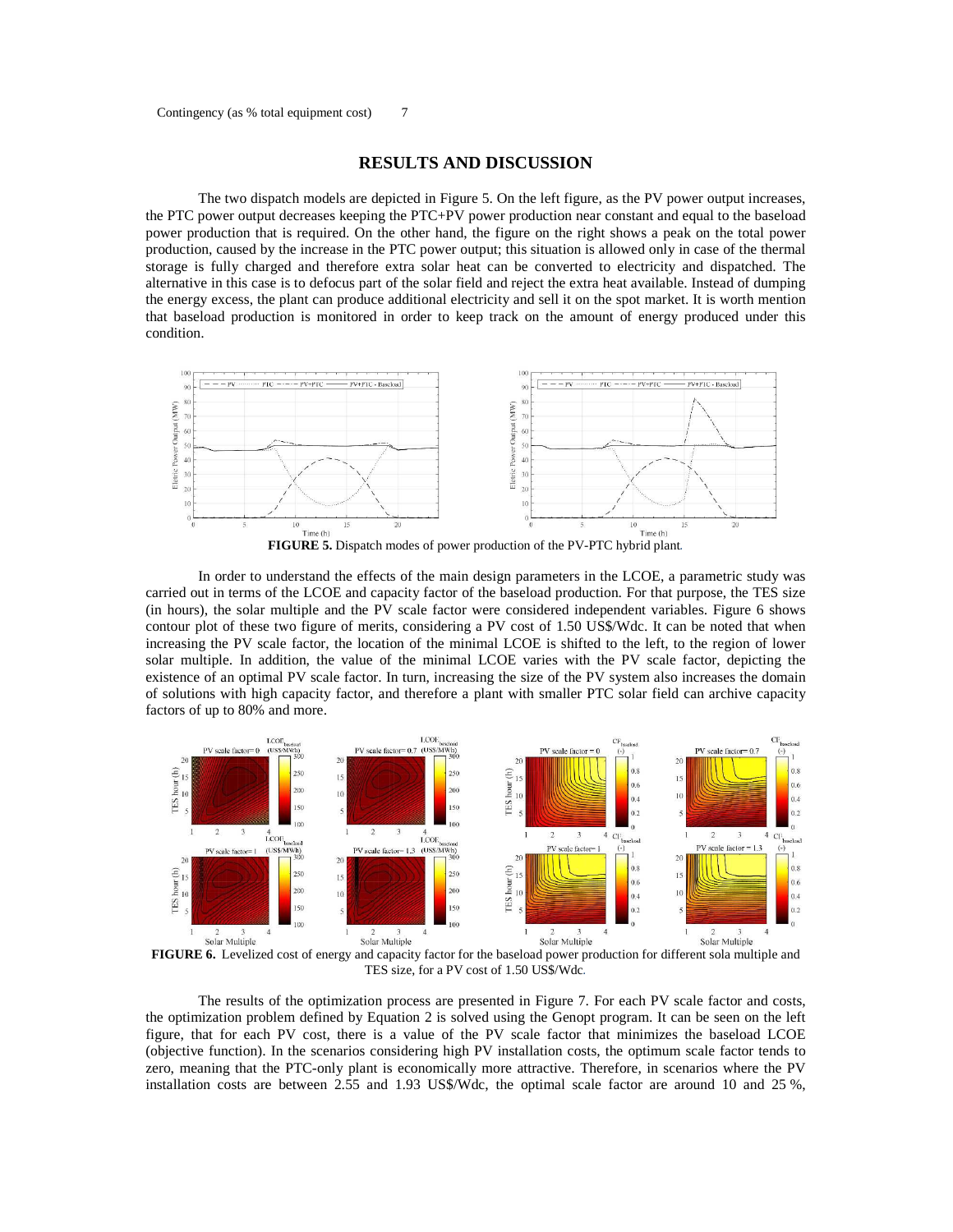respectively; and these values provide a reduction of only 0.2 and 1.8 % in the baseload LCOE, when compared with the PTC only plant. However, in the scenario of low PV cost, i.e. 1.5 and 1.3 US\$/Wdc, the optimal scale factor is around 125%, and provides a reduction of 3.8 and 7% in the baseload LCOE, respectively. In addition, it can be seen that increasing the PV scale factor to values higher than the optimal, the baseload LCOE increases linearly with the scale factor. These effects shows the existence of a size limit for integrating PV and PTC plants, and that after the optimal value the additional energy production does not compensate the cost of the additional capacity in the PV field. As some of the optimal configurations deliver both baseload and peak energy to the grid, if all of the power generated by the plant is considered, the figure changes as observed in Figure 7b.



**FIGURE 7.** Optimal LCOE for the baseload power production (a) and for the complete hybrid scheme (b).

Figure 8 shows the capacity factor achieved by the optimal solutions obtained from the optimization routine described above. For lower values of the PV scale factor the capacity factor of the baseload generation tends to the value defined as a constraint, which in this case is 80%. It means that for lower PV scale factors the system can achieve lower LCOE values if the capacity factor is not constrained. However, if all of the energy delivered is considered for determining the capacity factor, it can achieve higher values as evidenced in Figure 8b. Finally, Figure 9 shows the optimized solar multiple derived from the optimization process, where the size of the solar field is reduced as the PV capacity grows, achieving a stable value for scale factors higher than 1.5. For all of the simulated scenarios the size of the TES system was also optimized, however the optimal value is always close to 14 hours of thermal storage which is in good agreement with the projects currently under construction or development in Chile.



**FIGURE 8.** Optimized capacity factor of the baseload generation (a) and for the complete hybrid system (b)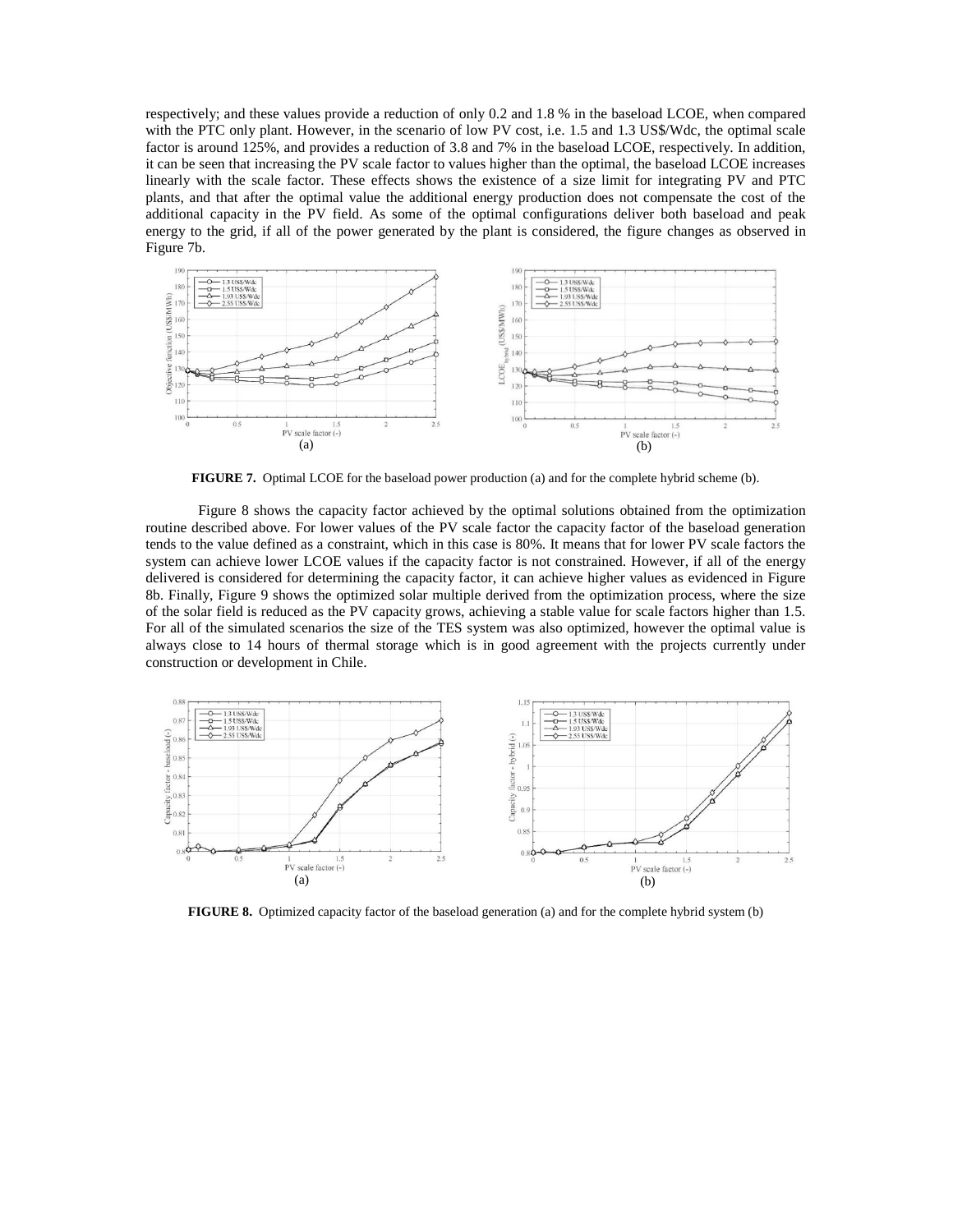

**FIGURE 9.** Optimized solar multiple of the PTC plant as function of the PV scale factor

## **CONCLUSIONS**

Chile is endowed with perhaps the highest solar resource in the world, with availability of high DNI levels throughout the year for most of the country. This condition has sparked interest for both PV and CSP development, with a market in the initial stages of large-scale penetration of solar technologies for power generation. However, the two main interconnected systems in Chile display a markedly different demand curve, which is almost flat for the northern system SING and with larger variability for the central system SIC. Due to this, it has been proposed that a solar-solar hybrid CSP+PV plant can generate with a profile closer to a baseload plant, thus facilitation its integration to the grid by reduced variability of the solar power generation, as well as facilitation the adoption of solar PPAs for the interesting clients such as mining operations.

This work presented the performance evaluation of a hybrid CSP+PV plant in northern Chile (Crucero) in terms of the LCOE, considering a constraint on the capacity factor for supplying baseload energy to the electricity grid. The study was carried out using a new TRNSYS library, built using the mathematical models developed by NREL. The adopted approach helps the proper assessment of the integration of different technologies, since it uses the well-kwon modular structure of the TRNSYS. Regarding the potential for the hybrid solar-solar plants in the Atacama Desert, the high level of irradiation available in Chile can provide a competitive electricity cost, allowing to investors the access to PPA contracts with mining companies in northern Chile. Additionally, the optimization analysis shows that the northern regions of Chile present an outstanding potential for the deployment of such projects.

Ongoing and future work by the group includes the analysis of hybridization with other CSP technologies such as towers and Fresnel, as well as the optimal tilt angle for the PV panel or even the utilization of tracking systems for the PV field.

#### **REFERENCES**

- 1. Ministerio de Economía de Chile. Ley general de servicios eléctricos, Decreto con fuerza de ley n 4, Art. único N° 2, D.O. 01.04.2008. Febrero de 2007
- 2. Report from Center for Innovation and Support of Sustainable Energy (CIFES), Chile: December 2014 and June 2015. http://www.cifes.gob.cl/ Last accessed on July 30, 2015.
- 3. Yearly reports from SIC and SING: http://www.cdec-sing.cl/html\_docs/anuario2014/ and http://www.cdecsic.cl/wp-content/uploads/2015/07/reporte-anual-CDECSIC-correcciones.pdf. Last accessed on August 10, 2015.
- 4. Description of the Cerro Dominador Project. Available at the Servicio de Evaluación de Impacto Ambiental website: http://seia.sea.gob.cl/expediente/ficha/fichaPrincipal.php?modo=ficha&id\_expediente=2128879352, last accessed on Aug 10, 2015.
- 5. A. Green, C. Diep, R. Dunn, J. Dent. High Capacity Factor CSP-PV Hybrid Systems. Energy Procedia 69 (2015), 2049-2059.
- 6. Escobar, R. ; Cortés, C.; Pino, A.; Pereira, Enio Bueno ; Martins, F.; Cardemil, J. Solar energy resource assessment in Chile: Satellite estimation and ground station measurements. Renewable Energy, v. 71, p. 324-332, 2014.
- 7. NREL. System Advisor Model (SAM) Case Study: Andasol-1. 2013.